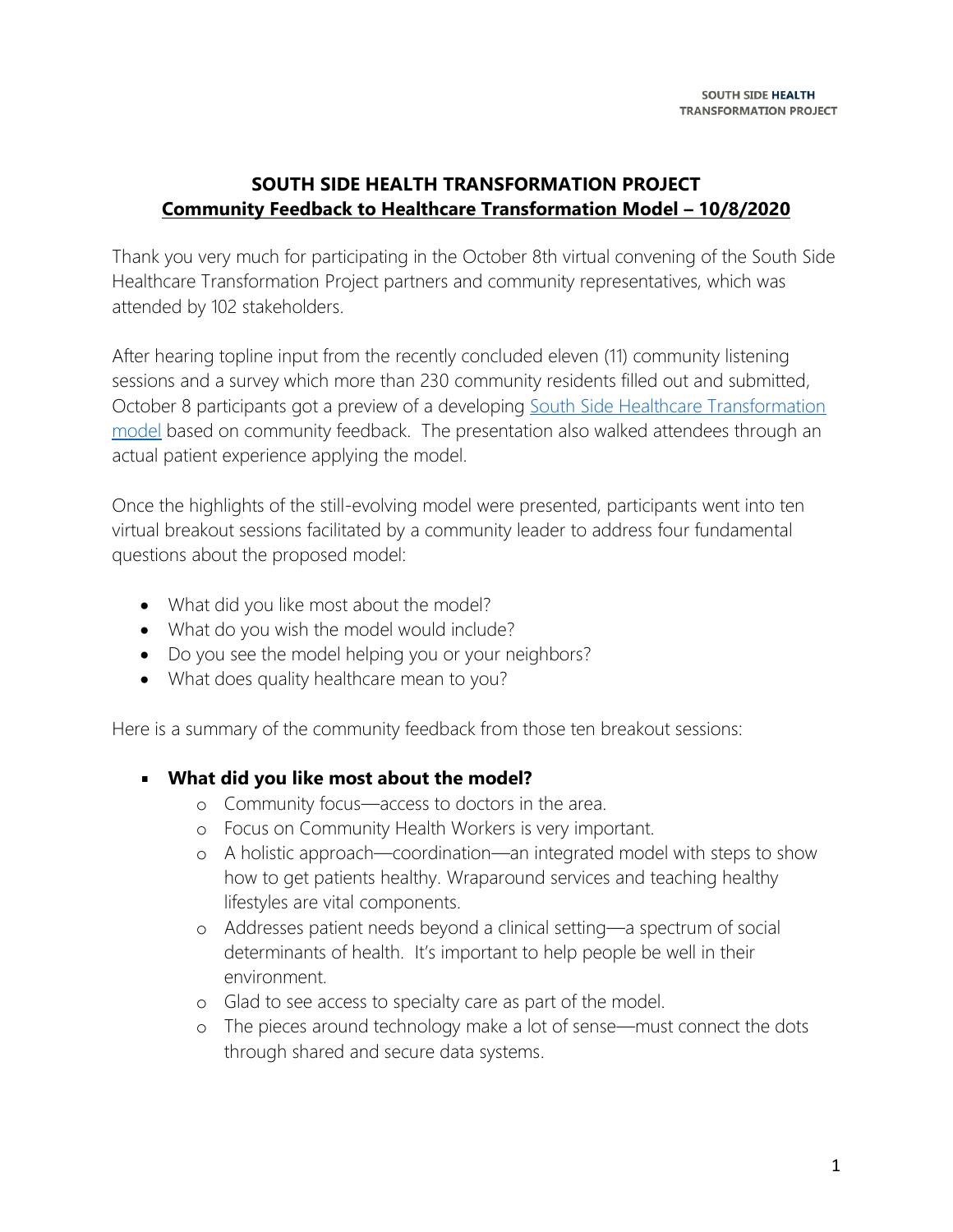- o Workforce development opportunities to create a diverse pipeline of providers and leaders who look like the community. Cultural connection is important for care givers to not only treat but understand the patient's current circumstance.
- o It was important to see how the model worked through an actual patient experience.

# • **What do you wish the model would include?**

- o Outside the box ideas that enhance disease prevention.
- o More robustly address underlying factors that are barriers to access, without blame, like transportation, housing, technology, health literacy, cultural connection and competency.
- o Spiritual care.
- o The model does not overtly address race or racial issues.
- o Growing mental health issues/needs, including the importance of social workers.
- o Technology is important, but so too is the need for human connection in health care.
- o How can discharge planners work with Community Health Workers to help address mental health and environmental issues (i.e. hoarding, unclean or unsafe living spaces)?
- o OK, this model looks great in concept, but how are we going to build this and how can we ensure that it's sustainable as the public health landscape evolves?
- o How do you ensure continuing quality improvement?
- o Beyond access, how do you enhance the quality of the patient experience i.e., what happens during an appointment?
- o How do you protect privacy as you're expanding technology and care coordination?
- o Family-centered care model, where the family is incorporated into the patient plan of care. Also, not just home visits, but "safe locations" as well. (LaRabida model).
- o Must get youth involved.
- o Need more clarity about how the FQHCs and hospitals will work together.
- o Worry about how doctors will devote the time it takes for this to work/the practicality of the model.
- o Where do community organizations fit into this model? And make sure insurance providers are at the table.